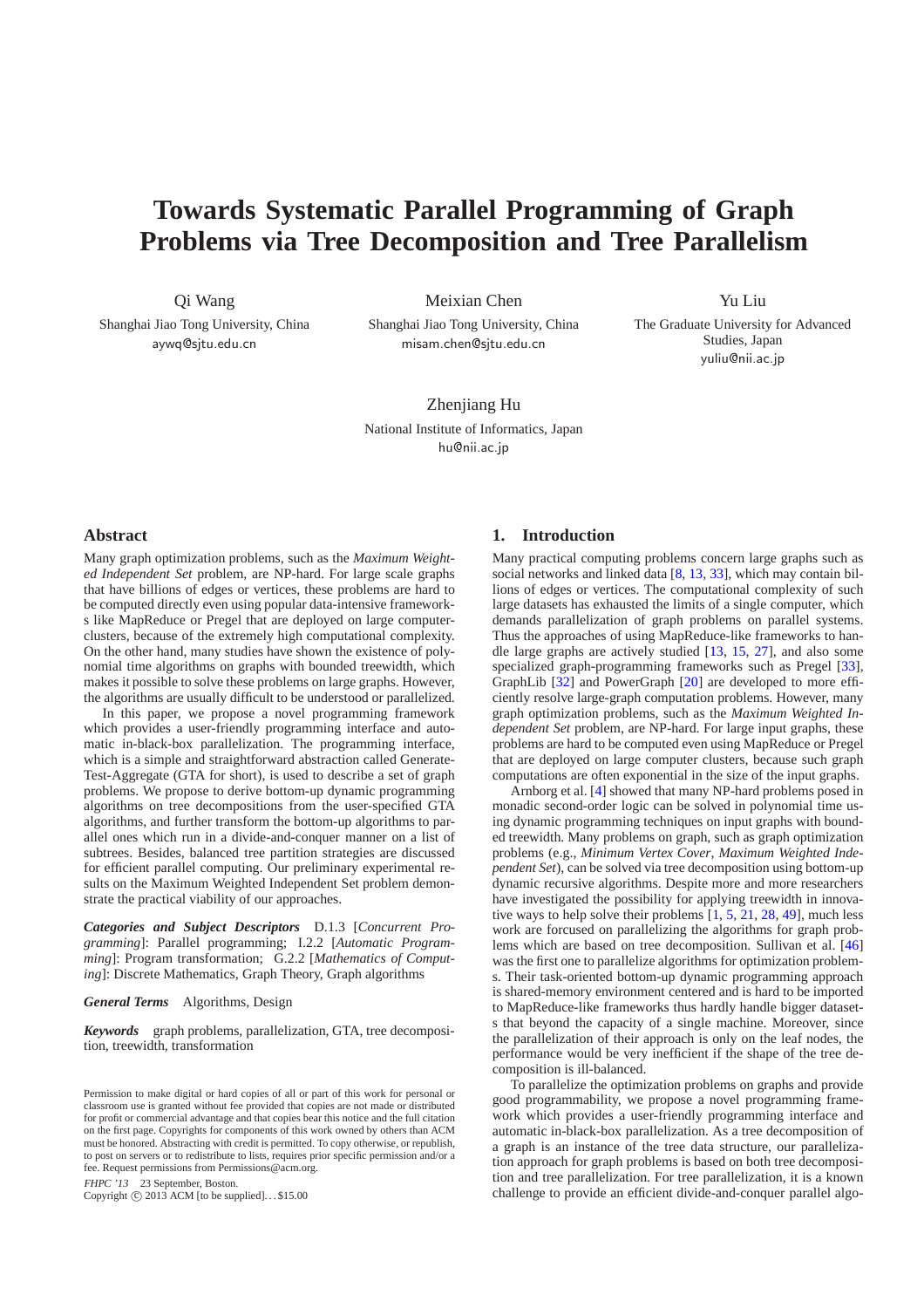rithm on trees with good load balance. Morihata et al. [\[41](#page-11-6)] developed a method for systematically constructing scalable divideand-conquer parallel programs on trees based on *the third homomorphism theorem* and the zipper structure. However, the divisions of subtrees in a zipper may be imbalanced, making the parallel program inefficient. In our approach, we extend the third homomorphism theorem to tree decomposition to develop parallel algorithms, and we further extend the zipper for balanced tree partition. Our parallel algorithms, which run in a divide-and-conquer manner, have good load balance even when the shape of tree decompositions is ill-balanced. Our programming interface is an expressive and general pattern of Generate-Test-Aggregate (GTA for short). The GTA programming pattern is simple and straightforward: firstly, the generate function generates all possible solutions candidates (e.g., all permutations), secondly, the test functions filters the candidates with certain predicates, and finally the aggregate function aggregates valid solutions. Users do not need to understand the parallelization details but just need to know this naive GTA abstraction and do sequential programming. Then our framework will transform the user-specified GTA programs to efficient parallel programs (e.g., MapReduce-like programs).

Our technical contributions in this paper are threefold. First, we propose the GTA abstraction for users to easily specify optimization problems on graphs with bounded treewidth. Second, we extend the application of the third homomorphism theorem to tree decompositions, and propose an approach to transforming bottom-up dynamic programming algorithms on tree decomposition to divideand conquer parallel algorithms on zipper. Third, we propose a parallelization framework to automatically transform user-specified G-TA algorithms to parallel ones which are suitable to be implemented on MapReduce-like framework.

The rest of this paper is organized as follows. Section [2](#page-1-0) briefly reviews some preliminary knowledge. Section [3](#page-3-0) introduces our parallelization framework. Section [4](#page-4-0) and Section [6](#page-7-0) illustrate our framework with some examples. Section [5](#page-6-0) discusses tree parallelization. Section [7](#page-8-0) shows the preliminary experimental results. Related work is discussed in Section [8.](#page-8-1) Finally, Section [9](#page-10-8) concludes the paper with the future work.

# <span id="page-1-0"></span>**2. Preliminaries**

# **2.1 Notations**

In this paper, the notations are mainly based on the functional language Haskell [\[6\]](#page-10-9). The parentheses for function applications may be omitted, i.e.,  $f \, a$  equals to  $f(a)$ . Functions are curried and bound to the left, thus  $f$  a  $b$  equals to  $(f \, a)$   $b$ . Function application has higher priority than those for operators, thus  $f \cdot a \oplus b = (f \cdot a) \oplus b$ . Operator ◦ denotes a function composition, and its definition is  $(f \circ g)(x) = f(g(x))$ .

Tuples are written like  $(a, b)$  or  $(a, b, c)$ . A list is denoted by brackets split by commas. We use [ ] to denote an empty list, and  $+$  to denote list concatenation. A list that has only one element is called a *singleton*. Operator [·] takes a value and returns a singleton with it.

Function *id* is the identity function. Function *fst (snd, thd)* extracts the first (the second, the third) element of the input tuple.

### **2.2 List homomorphism and the third homomorphism theorem**

<span id="page-1-1"></span>DEFINITION 1 (List homomorphism [\[7](#page-10-10)]). *Function*  $h$  ::  $[A] \rightarrow B$ *is said to be a* list homomorphism *if there exists function* f ::  $A \rightarrow B$  *and an associative operator*  $\odot$  ::  $B \rightarrow B \rightarrow B$  *such that* 

$$
\begin{array}{rcl}\nh\begin{bmatrix}\n1 \\
h\end{bmatrix} & = & i_{\odot} \\
h\begin{bmatrix}\na \\
h\end{bmatrix} & = & f\ a \\
h\begin{bmatrix}\nx + y\n\end{bmatrix} & = & h\ x \odot h\ y\n\end{array}
$$

*hold, where*  $\iota_{\odot}$  *is the unit of*  $\odot$ *.* 

List homomorphism is useful for developing parallel programs on list. The associativity of ⊙ guarantees that a list can be divided at anywhere and the computation result is the same. [\[41](#page-11-6)]

THEOREM 1 (The third homomorphism theorem [\[19\]](#page-10-11)). *Function* h *is a list homomorphism iff there exist two binary operators* ⊕ *and* ⊗ *such that the following equations hold.*

$$
h([a] + x) = a \oplus h x
$$
  

$$
h(x + [a]) = h x \otimes a.
$$

The third homomorphism theorem states that if a function can be computed in both leftward and rightward manners, then there exists a divide-and-conquer parallel algorithm to evaluate the function.

Morihata et al. [\[41](#page-11-6)] extend the third homomorphism theorem to regular data structures, including trees.

#### **2.3 List homomorphisms on MapReduce**

Google's MapReduce [\[15](#page-10-2)] is a popular programming model for processing large datasets in a massively parallel manner.

List homomorphisms fit well with MapReduce, because their input can be freely divided into sub-lists which can be distributed among machines. Then on each machine the programs are computed independently, and the final result can be got by a merging procedure. In fact, it has been shown that list homomorphisms can be efficiently implemented using MapReduce [\[31\]](#page-11-7). Therefore, if we can derive an efficient list homomorphism to solve a problem, we can solve the problem efficiently with MapReduce, enjoying its advantages such as automatic load-balancing, fault-tolerance, and scalability.

### **2.4 Graph definitions**

Formally, a *graph*  $G = (V, E)$  is a set of vertices V and a set of edges  $E$  formed by unordered pairs of vertices. All graphs in this paper are assumed to be finite, simple and undirected.

In a weighted graph, each edge or vertex is associated with some value (weight). The *weight* of a vertex is denoted as  $w(v)$ . We say  $H = (W, F)$  is a *subgraph* of  $G = (V, E)$ , denoted as  $H \subseteq G$ , if both  $W \subseteq V$  and  $F \subseteq E$ . An *induced subgraph* is one that satisfies  $(x, y) \in F$  for every pair  $x, y \in W$  such that  $(x, y) \in E$ . We denote the induced subgraph of G with vertices  $X \subseteq V$  as  $G_X$ .

### **2.5 Graph optimization problems**

In this paper we are interested in a class of important graph problems that optimally select a set of nodes from a given graph. We assume each vertex in a graph is assigned with an int weight value  $w(v)$ . If the weight of each vertex is one, these problems are to maximize or minimize the size of the selection set satisfying a certain condition.

 $$  $(V, E)$ , an independent set  $(S)$  of the graph is a set of vertex satisfies the following condition:

$$
\forall v, u \in S \Longrightarrow \neg(v, u) \in E
$$

The *Maximum Weighted Independent Set* problem is to find an independent set with the maximum total weight.

*Minimum Weighted Vertex Cover* Given a graph  $G = (V, E)$ , a vertex cover  $(S)$  of the graph is a set of vertex satisfies the following condition:

$$
\forall (v, u) \in E \Longrightarrow v \in S \lor u \in S
$$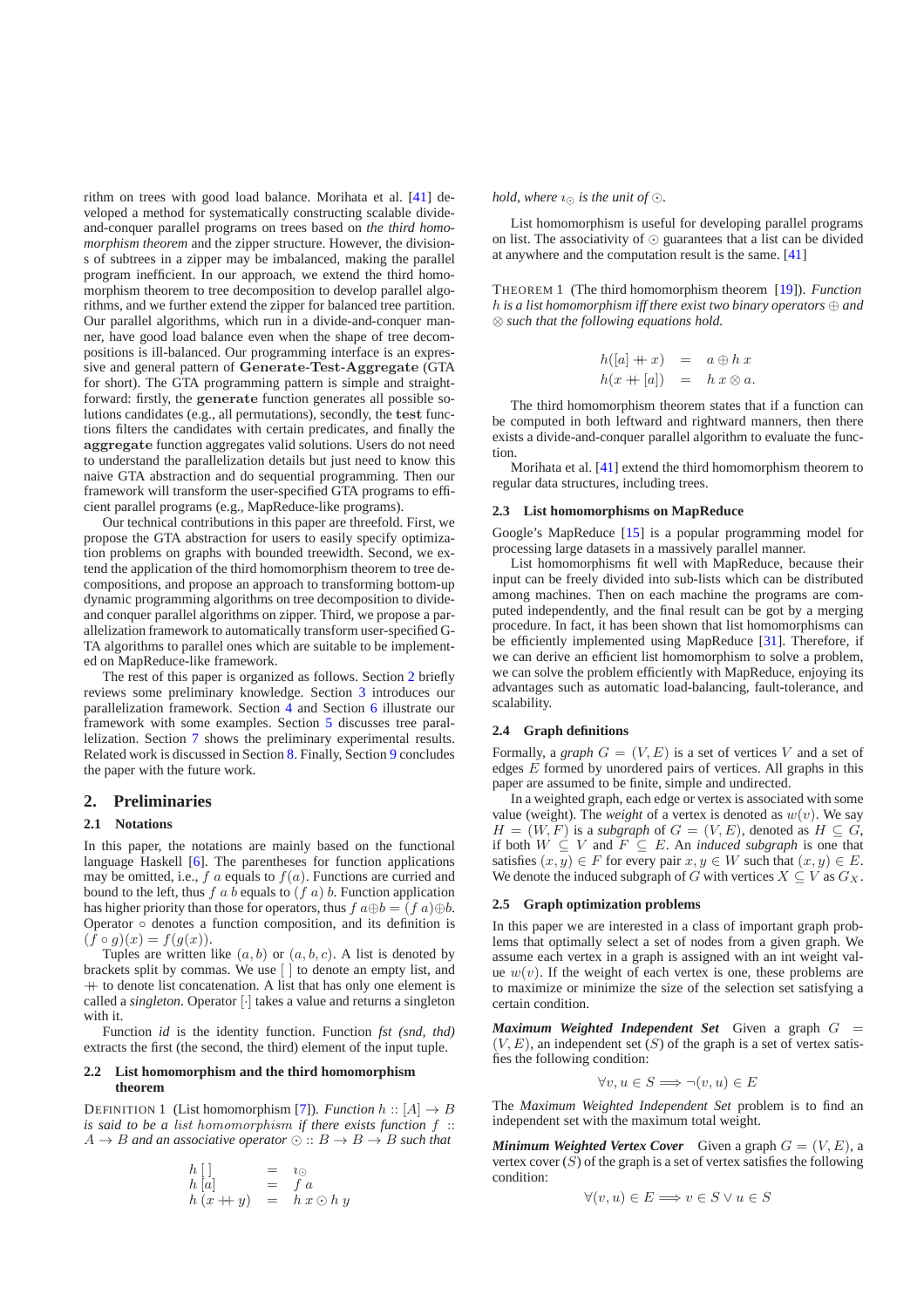The *Minimum Weighted Vertex Cover* problem is to find a vertex cover with the minimum total weight.

*Minimum Weighted Dominating Set* Given a graph  $G = (V, E)$ , a dominating set  $(S)$  of the graph is a set of vertex satisfies the following condition:

$$
\forall v \in V \Longrightarrow v \in S \lor (\exists u, (v, u) \in E \land u \in S)
$$

The *Minimum Weighted Dominating Set* problem is to find a dominating set with the minimum total weight.

Apart from these optimization problems, we will also discuss about an important NP-hard satisfiable problem on graph.

*Vertex Coloring* Given a graph  $G = (V, E)$ , assign a color  $c_v$  to each vertex  $v \in V$  such that the following holds:

$$
\forall (v, u) \in E \Longrightarrow c_v \neq c_u
$$

# **2.6 Tree decomposition and treewidth**

Tree decomposition and treewidth were first introduced by Robertson and Seymour [\[44](#page-11-8)] in their fundamental work on graph minors.

DEFINITION 2 (Tree decomposition [\[21\]](#page-10-7)). *A tree decomposition of a graph*  $G = (V, E)$  *is a pair*  $({B_t, t \in I}, T)$  *where*  $B_t \subseteq V, I = \{1, ..., n\}$ , and  $T = (I, F)$  is a tree such that *the following conditions are satisfied:*

- *the union of the subsets*  $B_t$  *equals the vertex set*  $V(1 \leq t \leq n)$ *, i.e.*  $\bigcup_{t \in I} B_t = V$ *;*
- *for every edge*  $(v, u) \in E$ *, there is an*  $t \in I$  *with*  $u, v \in B_t$ *; and*
- *for every*  $v \in V$ , if  $B_i$  and  $B_j$  *contain*  $v$  *for some*  $i, j \in$  $\{1, 2, ..., n\}$ , then  $B_k$  also contains v for all  $\tilde{k}$  on the (unique) *path in* T *connecting* i *and* j*. In other words, the set of nodes whose subsets contain* v *form a connected subtree of* T *.*

The subsets  $B_i$  are often referred to as *bags* of vertices. The *width* of a tree decomposition  $({B_t, t \in I}, T)$  is  $max_{t \in I} |B_t| - 1$ . The *treewidth*  $\tau(G)$  of G is the minimum width over all tree decompositions of  $G$ . Figure. [1](#page-2-0) shows an example of a tree decomposition of width two.



<span id="page-2-0"></span>Figure 1: An example of a tree decomposition of width two: blue circles (big circles) denote the bags; red dashed lines connect the same vertices between adjacent bags.

### **2.7 Zippers on binary trees**

A zipper [\[41\]](#page-11-6) is a list whose elements are contexts that are left after a walk. Based on walking downward from the root of a tree, we construct a zipper as follows: when we go down-right from a node, we add its left child to the zipper; when we go down-left, we add the right child to the zipper. For example, Figure. [2](#page-2-1) shows the correspondence between a zipper and a walk from the root to the black leaf.



<span id="page-2-1"></span>Figure 2: A zipper structure, which expresses a path from the root to the black leaf. The path is shown in the blue line.



<span id="page-2-2"></span>Figure 3: The MapReduce computation model

### **2.8 Functional description of MapReduce**

To formally describe our MapReduce implementation later, we introduce the following functional description of MapReduce (as in [\[31](#page-11-7)]). As shown in Figure. [3,](#page-2-2) the MapReduce model consists of three phases: MAP, SHUFFLE&SORT and REDUCE.

To make the discussion precise, we introduce a specification of the MapReduce programming model in a functional programming manner. The standard programming interface of the MapReduce framework contains the following four functions. <sup>1</sup>

 $\bullet$  Function  $f_{\text{MAP}}$  is invoked during the MAP phase and applied on each input key-value pair. Its type is defined as follows.

$$
f_{\text{MAP}}
$$
 ::  $(k1, v1) \rightarrow [(k2, v2)].$ 

Function  $f_{\text{MAP}}$  takes a key-value pair and returns a list of intermediate key-value pairs.

• Function  $f_{\rm HASH}$  is a parameter function for the shuffling and grouping process, which takes the key of an intermediate keyvalue pair, and generates a key with which the key-value pair is grouped. Its type is defined as follows.

$$
f_{\text{HASH}} :: k2 \to k3.
$$

• Function  $f_{\text{COMP}}$  is a parameter function for the sorting process, which compares two keys in sorting the values in a group. Its type is defined as follows.

$$
f_{\text{COMP}} :: k2 \to k2 \to \{-1, 0, 1\}.
$$

• Function  $f_{\text{REDUCE}}$  is invoked during the REDUCE phase, which takes a key and a list of values associated with the key and merges the values. Its type is defined as follows.

$$
f_{\text{REDUCE}} :: (k3, [v2]) \rightarrow (k3, v3).
$$

<sup>&</sup>lt;sup>1</sup> In order to distinguish them with the functions in Haskell, we change their names.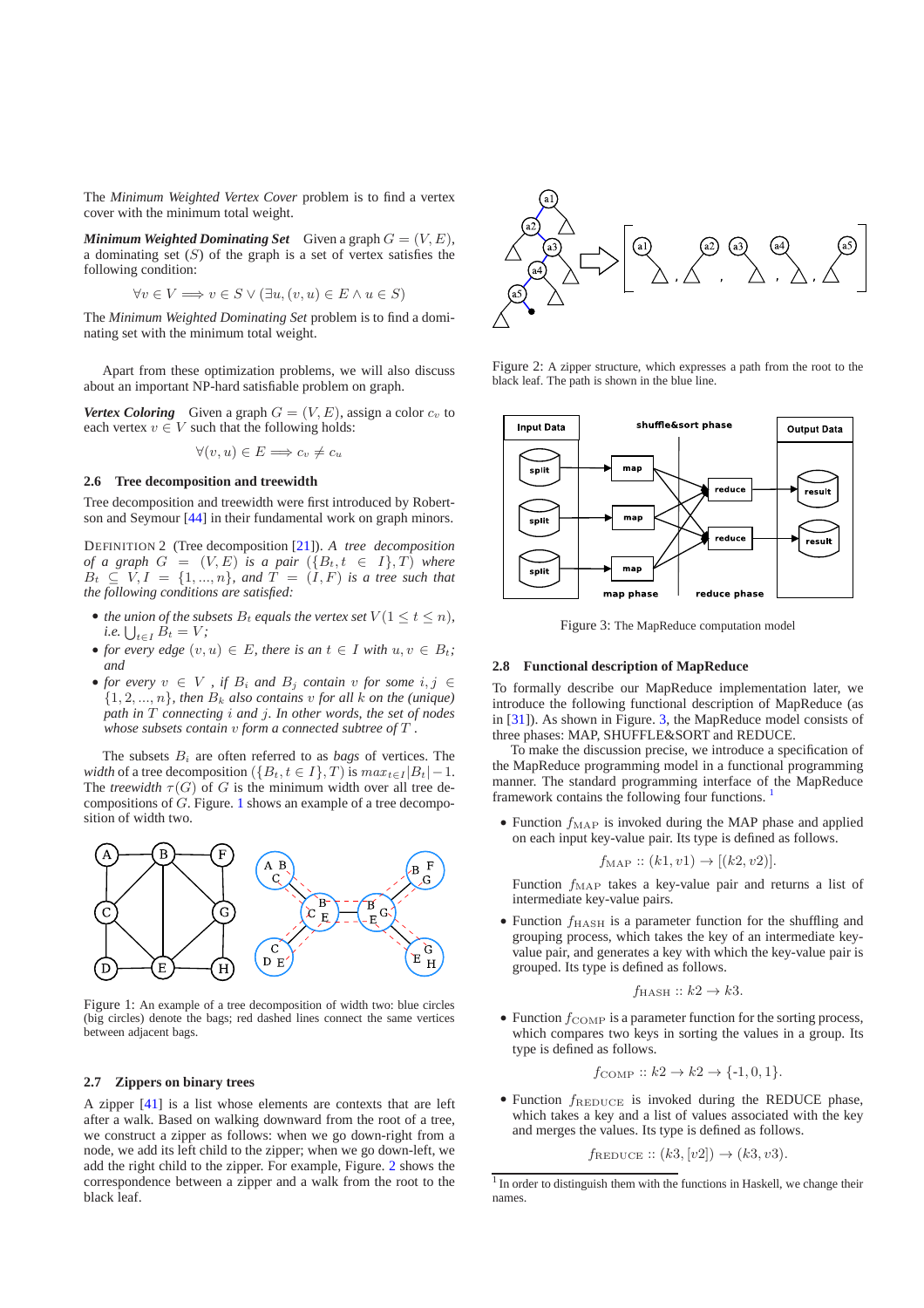Now a functional specification of the MapReduce framework can be given as follows, which accepts four functions  $f_{\text{MAP}}$ ,  $f_{\rm HASH}$ ,  $f_{\rm COMP}$  and  $f_{\rm REDUCE}$  and transforms a set of key-value pairs to another set of key-value pairs.

MapReduce 
$$
f_{\text{MAP}}
$$
 f\_{\text{HASH}} f\_{\text{COMP}} f\_{\text{REDUCE}} input  
\n= let  $sub1 = map_S f_{\text{MAP}}$  input  
\n $sub2 = map_S (\lambda(k', kvs).$   
\n( $k', map$  *snd* (sortKey  $f_{\text{COMP}} kvs)$ ))  
\n( $shuffleKey f_{\text{HASH}} sub1$ )  
\nin  $map_S f_{\text{REDUCE}} sub2$ 

Function  $map_S$  is a set version of the *map* function: i.e., it applies the input function to each element in the set. Function  $shuffleKey$  takes a function  $f_{\rm HASH}$  and a set of lists of key-value pairs, flattens the set, and groups the key-value pairs based on the new keys computed by  $f_{\rm HASH}$ . The result type after *shuffKey* is  $\{(k3, (k2, v2))\}$ . Function *sortKey* takes a function  $f_{\text{COMP}}$  and a set of key-value pairs, and sorts the set into a list based on the relation computed by  $f_{\text{COMP}}$ .

### <span id="page-3-0"></span>**3. Overview**



<span id="page-3-1"></span>Figure 4: The transformation flow of our parallelization framework.

In this section, we introduce our high-level parallelization framework for solving graph optimization problems. Users only need to write the problem-specific code in the style of Generate-Test-Aggregate (GTA) [\[17\]](#page-10-12) and our framework will automatically derive a parallel program to solve the corresponding problem. Everything related to the transformation of data structures and workload distribution would also be handled by the framework.

Figure. [4](#page-3-1) shows the transformation flow of our parallelization framework, which presents the transformations both in the data structure level and the algorithm level. Given a graph with bounded treewidth and an algorithm on the graph which is defined using the GTA abstraction, we first derive a bottom-up dynamic programming algorithm from the GTA algorithm to reduce the computational complexity to polynomial time. Then we transform the bottom-up algorithm to a parallel algorithm on zipper to further speed up the computation.

# **3.1 Transformation of data structures**

In the data structure level, our framework first transforms the input graph to a tree decomposition, then transforms the tree decomposition to zipper structures.

*Graphs to tree decompositions* A tree decomposition is constructed from the input graph, which is an instance of the tree data structure. The data type for a tree decomposition is defined as:

$$
data \text{ Tree } b = \text{Node } b \text{ [Tree } b \text{] } \text{Leaf}
$$

For an input graph with bounded treewidth  $w$ , the value of  $w$  can be recognized, and a corresponding width  $w$  tree decomposition be constructed in linear time<sup>[\[10](#page-10-13)]</sup>. The time dependence of this algorithm on  $w$  is exponential.

There are many existing algorithms and tools construct tree decompositions. In our current framework, we use INDDGO [\[21](#page-10-7)] to generate tree decompositions for input graphs.

*Tree decompositions to zippers* Morihata et al. gave a definition of zipper on binary trees in [\[41\]](#page-11-6). As a tree decomposition is usually not a binary tree, we extend the definition of zipper on binary trees to that on tree decomposition.

A zipper on a tree decomposition is a list whose elements are contexts that are left after a walk. The elements in the list are trees with one hole.

A good feature of a tree decomposition is that, the order of the children of a node is not significant during the computation. Thus, we can consider the hole is always the rightmost child of a node. Figure. [5](#page-3-2) shows a zipper on tree decomposition in this view.



<span id="page-3-2"></span>Figure 5: An example of zipper on tree decompositions, which expresses a path from the root to theblack leaf. The path is shown in the blue line.

The data type for the tree elements in the zipper can be defined as:

**data** *Tree'* 
$$
b = Node'
$$
 *b*  $[Tree\ b] | Leaf'$ 

The zipper structures for tree decompositions can be specified in the following type.

$$
type\, Zipper\, b = [Tree'\, b]
$$

We use function  $walk$  to construct a zipper from a tree decomposition.

walk :: Tree 
$$
\rightarrow
$$
 Zipper

To restore a zipper to a tree decomposition (not necessarily the original one), we use a leftward combination on the zipper to fill the hole of the previous element as the rightmost child.

$$
z2t = 22t
$$
  
\n
$$
z2t \parallel 22t \parallel 22t \parallel 22t \quad ([Node' bts] + l) = [Node b (ts + z2t l)]
$$

### **3.2 Transformation of algorithms**

In the algorithm level, our framework derives bottom-up dynamic programming algorithms on tree decompositions from the userspecified Generate-Test-Aggregate (GTA) algorithms, then further transforms the bottom-up algorithms to parallel ones which run in a divide-and-conquer manner on zipper.

*GTA algorithms on graphs* First, we use the GTA abstraction as interfaces to describe graph problems. The GTA, which is userfriendly and straightforward, represents three conceptual phases in solving a graph problem.

*Generate* is to generate all possible solution candidates for a graph problem. For instance, the *generate* function for Maximum-Weighted-Independent-Set (MWIS) is to list all subsets of the vertices of the input graph.

*Test* is to test if a solution candidate satisfies certain desired properties and filter out unsatisfied ones. For instance, the *test* function for MWIS is to test whether a subset of vertices is an independent set of the input graph.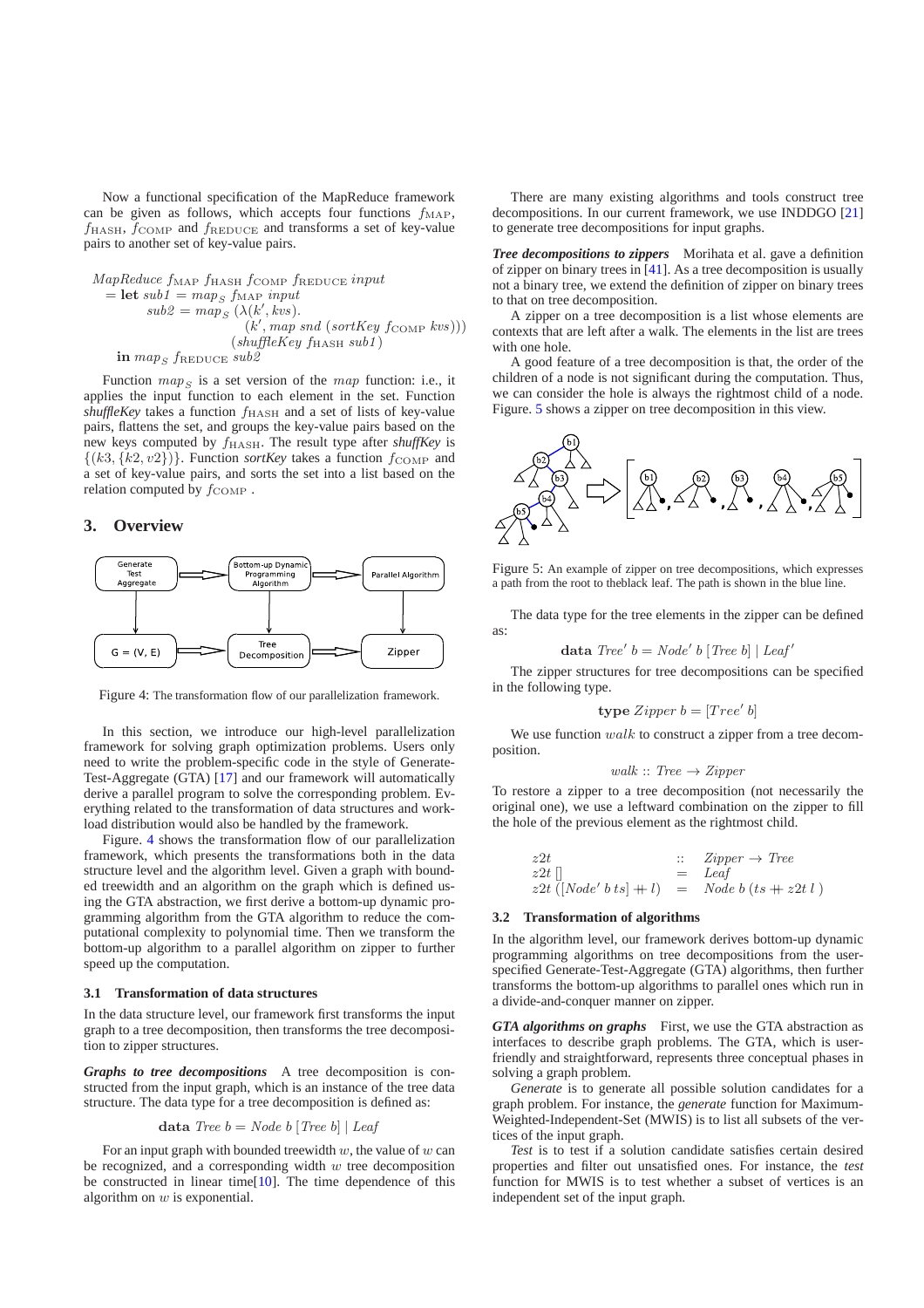*Aggregate* is to select a valid solution or make a summary of valid solutions with an aggregating computation. For instance, the *aggregate* function for MWIS is to find an independent set with the maximum total weight.

*Bottom-up dynamic programming algorithm on tree decomposition* Then we derive a bottom-up dynamic programming algorithm from the GTA algorithm.

In general, the algorithms to solve graph problems using tree decomposition have the following scheme. First, a tree decomposition of the input graph is constructed. Then, a dynamic programming algorithm is executed on the tree decomposition. For each node of the tree decomposition, a table is computed. For a decision problem, the table for the root of the tree  $T$  shows the answer.

B.Courcelle [\[14](#page-10-14)] showed a large set of problems that can be solved in polynomial time using tree decomposition when the graph is restricted to bounded treewidth. These problems are usually solved by bottom-up dynamic algorithms. Nevertheless, it is difficult to give a uniform algorithm to solve these problems.

By providing a uniform abstraction to describe graph problems, we are able to derive bottom-up dynamic programming algorithms for a class of interesting graph problems. The GTA functions defined by users are used as part of the bottom-up algorithms. Thus, the bottom-up algorithms for different graph problems have similar structures, the differences lie only in the user defined algorithms using the GTA abstraction.

The transformation from a GTA algorithm to a dynamic programming algorithm will be illustrated with an example in Section [4.](#page-4-0)

*Parallel algorithm on zippers* At last, we transform the bottomup algorithms to parallel algorithms on zipper.

The advantage zipper offers to conquer-and-divide computing is twofold. First, zipper is an easy and efficient way to partition trees, and it is feasible to do it evenly, which we will discuss in Section [5.](#page-6-0) Second, there are solid theoretical result to guarantee the correctness using zipper to parallel computing problems on tree decomposition.

Morihata et al. [\[41](#page-11-6)] proved that, for a problem on regular data structures, if there are two sequential algorithms, a bottom-up (upward)one and a top-down (downward) one, compute the same value, then there is a parallel version to solve the problem.

One feature of a tree decomposition of an undirected graph is that, the root of the tree decomposition is not fixed. So we may choose any node as the root, and the bottom-up dynamic programming algorithm will get the same result. Take the tree decomposition in Figure. [6](#page-4-1) as an example, if we consider the node A as the root of the tree decomposition, we can write a bottom-up algorithm  $P$ ; if we select the leaf node  $B$  as the root, then  $P$  can be considered as a top-down algorithm in the path along  $B$  to  $A$ . As the data type of a tree decomposition is regular, we can extend the parallelization result in [\[41\]](#page-11-6) from tree to tree decomposition, using the third homomorphism theorem to guarantee the existence of divide-and-conquer parallel algorithms.

<span id="page-4-2"></span>Here, we extend the definition of decomposition on binary trees [\[41](#page-11-6)] to that on tree decompositions.

DEFINITION 3 (function decomposition on tree). *A decomposition of function*  $h$  ::  $Tree \rightarrow A$  *is triple*  $(\phi, \odot, \varphi)$  *that consists of associate operator* ⊙ :: B → B → B *and two functions*  $\phi$  ::  $Tree' \rightarrow B$  and  $\varphi$  ::  $B \rightarrow A$  such that

$$
\varphi \circ h' = h \circ z2t
$$
  
\n
$$
\begin{array}{rcl}\nh' \parallel &=& i_{\odot} \\
h' \parallel &=& i_{\odot} \\
h' \vert x + y \vert &=& h'x \odot h'y.\n\end{array}
$$

*hold, where*  $\iota_{\odot}$  *is the unit of*  $\odot$ *.* 



<span id="page-4-1"></span>Figure 6: An example to help illustrate bottom-up and top-down in a tree decomposition.

It is worth noting that a function decomposition  $h'$  can be seen as a list homomorphism (see DEFINITION [1\)](#page-1-1) on zippers. Thus, if we can provide the three associative operators  $(\phi, \odot, \varphi)$ , we can get a scalable divide-and-conquer parallel program. The parallel program p can be expressed by *map* and *reduce* as:

$$
p = \varphi \circ reduce(\odot) \circ map \ \phi
$$

Our approach of the parallel algorithm on zipper is that, for each subtree in a zipper, we carry out the bottom-up algorithm in parallel to generate partial results for subtrees and then merge the partial results. One difficulty here is how to merge the partial results in a consistent and efficient way. We will present our approach via an example in Section [4.](#page-4-0)

# <span id="page-4-0"></span>**4. Algorithm Parallelization Example**

Maximum-Weighted-Independent-Set (MWIS) is a well-known NP-hard graph optimization problem. In this section, we will use the MWIS problem as an example to illustrate the algorithm transformations of our parallelizaiton framework.

### **4.1 GTA algorithms on graphs**

First, we express the algorithm  $(mwis<sub>G</sub>)$  for the MWIS problem in the form of GTA. We use  $g@(*vs*, *es*)$  to represent an instance of graph with vertex set as  $vs$  and edge set as  $es$ .

$$
G = (V, E)
$$

$$
generate :: [V] \rightarrow [[(V, Bool)]]
$$
\n
$$
generate [[= [[]]
$$
\n
$$
generate ([v] + vs) = [[(v, e)] + ls |\n
$$
e \leftarrow [True, False],\nls \leftarrow generate vs
$$
$$

test  $: G \rightarrow [(V, Bool)] \rightarrow Bool$ test  $g@(vs, es) xs =$  $\bigwedge / [\neg((v, True) \in xs$  $\land (u, True) \in xs$  $(v, u) \leftarrow es$ 

weight  $:: [(V, Bool)] \rightarrow Int$ weight  $xs = +/[w(v)|(v, b) \leftarrow xs, b == True]$ 

 $mwis_G\,::\, G\,\rightarrow\,Int$  $mwis_G g@(vs, es) = max[weight(xs)]$  $xs \leftarrow generate vs,$ test  $a$  xs

Here, ⊕/ is defined as:

$$
\bigoplus \bigl( [a_1, a_2, ..., a_n] = a_1 \oplus a_2 \oplus ... \oplus a_n
$$

For each vertex  $v$  in  $V$ , we use *True* (or *False*) to annotate the selecting state of  $v$ . A selection set of a set of vertices  $V$ , is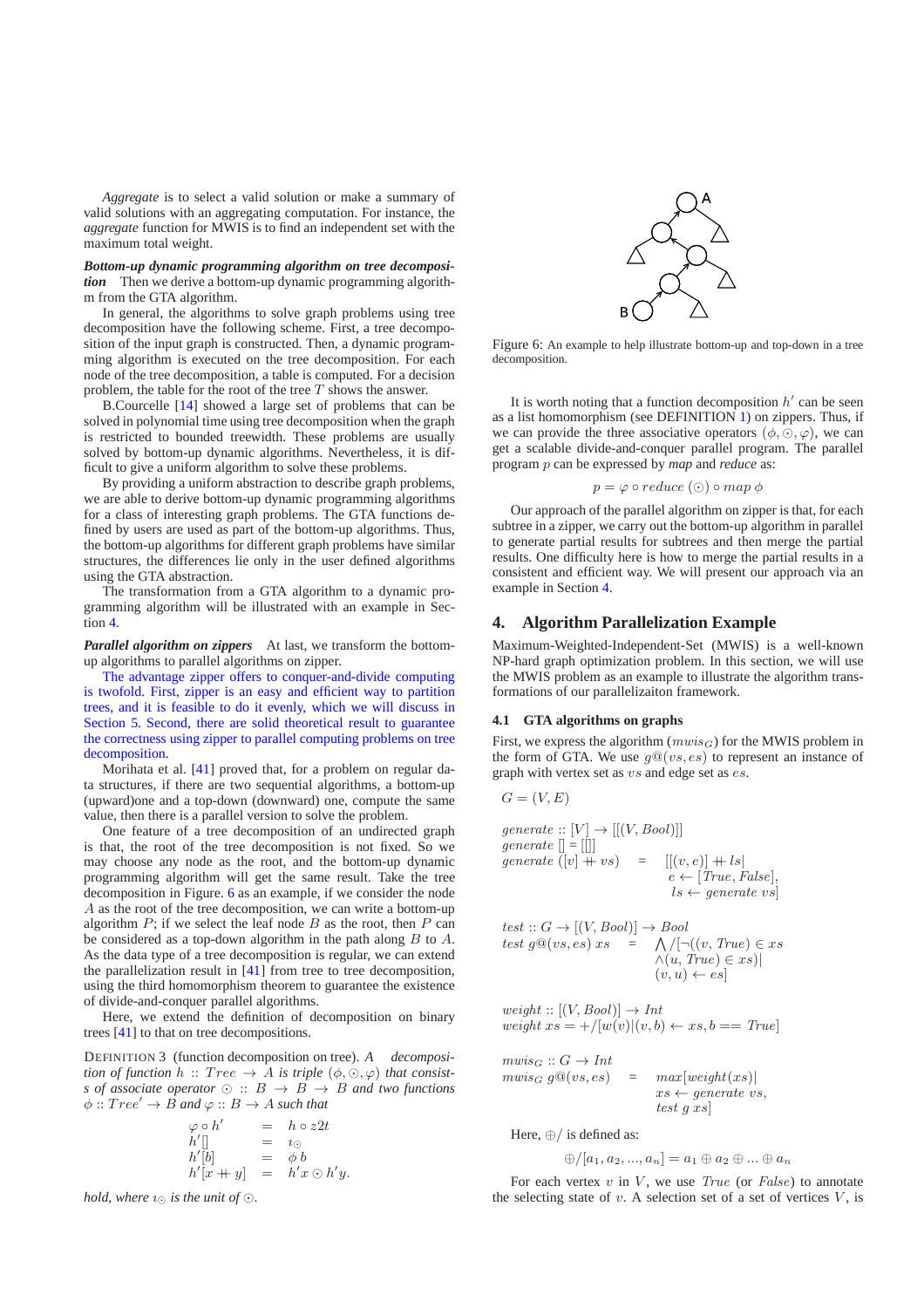a list of all the  $v$  in  $V$  and its corresponding selecting state, i.e.  $[(V,Bool)]$ . Function *generate* lists all the possible selection sets. Function test accepts two parameters, a graph  $G$  and one of its selection set  $xs$ , and decides whether  $xs$  satisfies the property that it is an independent set of the graph. Function weight computes the total weight of all the selected vertices in a selection set. The aggregate function in MWIS is to find the one with the maximum weight of all the selection sets.

If we naively compute a graph problem in the form of GTA, it takes exponential time of the input size, as GTA is actually a bruteforce approach. In this example, it takes  $O(2^{|V|})$  time to solve the MWIS problem on graph  $G = (V, E)$  using the GTA algorithm.

### **4.2 Bottom-up algorithm on tree decomposition**

Using bottom-up dynamic programming algorithms on tree decomposition to solve MWIS has been discussed in [\[11](#page-10-15), [21](#page-10-7)]. We first follow the idea and derive a bottom-up function *mwis* on tree decomposition using the GTA functions as part of the implementation. We define  $g_{b_t}$  as the induced subgraph of g on vertices in  $b_t$ .



<span id="page-5-0"></span>Figure 7: An example to help illustrate the bottom-up algorithm to solve MWIS. The number in a circle in the left graph represents both the id and weight of the node.

$$
mwis (Node b_t []) = [(xs, weight xs)]\nxs \leftarrow generate b_t,\ntest g_{b_t} xs]
$$
  
\n
$$
mwis (Node b_t children) = [(xs, weight xs +
$$
  
\n
$$
(+/[\text{inherit} xs t']\nt' \leftarrow children]))]
$$
  
\n
$$
xs \leftarrow generate b_t,\ntest g_{b_t} xs]
$$
  
\nwhere inherit xs t' = 
$$
max[(value' -
$$
  
\n
$$
weight(xs \cap xs'))|\n(xs', value') \leftarrow music(t'),\nconsistent(xs, xs') = \bigwedge ([(b == b')]\n(v, b) \leftarrow x,\n(v', b') \leftarrow x',\n v == v']
$$

 $mwis_{value}$  tree = max (map snd(mwis tree))

For example, in Figure. [7,](#page-5-0) if we run function  $mwis$  on leaf  $b<sub>0</sub>$ , it first generates all the possible selection sets of vertices in bag  $b_0$ , then tests if they are independent sets in the induced graph  $g_{b_0}$ . Function *mwis* returns a list of tuples of selection set  $xs$  and its corresponding weight sum. For example, on leaf  $b_0$ :

*mus* (*Node* 
$$
b_0
$$
 [] $) = [([], 0), ([1], 1), ([2], 2)]$ 

Similarly, on leaf  $b_1$  :

*mus* (*Node* 
$$
b_1
$$
 [] $) = [([], 0), ([4], 4), ([5], 5)]$ 

Carrying out function *mwis* on node  $b_2$ , similar to the procedure on a leaf node, first generates and tests all the possible independent



<span id="page-5-1"></span>Figure 8: computation on zipper

sets in the induce graph  $g_{b_2}$ , then function *inherit* is used to pass up the weight contributions of the vertices in its children nodes. For each independent set  $xs$ , we choose the *consistent* selection set which maximizes the contributed weight each of its children. Here, consistent means for the same vertices appearing in two different nodes, the selecting states should be the same.

$$
\begin{array}{c}\n\text{musi (Node } b_2 \ [b_0, b_1]) = \\
\left[ \left( \begin{bmatrix} 0, 0+1+5 \end{bmatrix}, \left( \begin{bmatrix} 2 \end{bmatrix}, 2+5 \right), \left( \begin{bmatrix} 3 \end{bmatrix}, 3+1+5 \right), \left( \begin{bmatrix} 4 \end{bmatrix}, 1+4 \right) \right] \right]\n\end{array}
$$

If the treewidth is w, there are at most  $2^{(w+1)}$  many generating marking ways on each node, and there are  $O(|V|)$  many nodes in a tree decomposition. The MWIS problem can be solved in  $O(|V| \cdot 2^{(w+1)})$  using the bottom-up algorithm.

### **4.3 The parallel algorithm on zippers**

In the bottom-up algorithm, we need to remember the selecting state xs in the root of current subtree, which is used for the further computation of ancestors (testing consistent condition). While on zipper, as shown in figure [8,](#page-5-1) we should remember the marking way of the leftmost and the rightmost subtree roots, for the leftwards and rightwards merging of partial results in zipper.

We first duplicate the selecting state at the root of each subtree:

$$
mwis' \ tree = [(xs, xs, value)](xs, value) \leftarrow mwis \ tree]
$$

We modify the bottom-up function *mwis* on tree decomposition t to get a leftwards sequential function  $mwis_{up}$  on t's corresponding zipper.

 $mwis_{up} = mwis' \circ z2t$  $mwis_{up}[(Node' b_t \text{ children})] = mwis'(Node b_t \text{ children})$  $mwis_{up}([a] + l s) = [(xs_a, xs'_a, value_a + value_{ls}]$  $-weight(xs_a \cap xs'_{ls}))$  $\left(\text{xs}_a, \text{xs}_a^{\prime}, \text{value}_a\right) \leftarrow \text{mwis}_{up} a,$  $(xs_{ls}, xs'_{ls}, value_b) \leftarrow mwis_{up}$  ls,  $consistent xs'_{a} xs_{ls}]$ 

If the root of the rightmost subtree of zipper is considered as the root of its original tree decomposition, similar to  $mwis_{up}$ , we can compute the Maximal-Weighted-Independent-Set in rightwards manner (similarly to  $mwis_{up}([a]+ls)$ , we can get  $mwis_{down}(ls+$ [a]) from  $mwis_{down}$ ls and  $mwis_{down}$ . When a function can be evaluated in both leftwards and rightwards manners, the third homomorphism theorem guarantees the existence of a parallel algorithm.

We, therefore, construct a parallel algorithm in the following way, with the definition of associative operator ⊙:

$$
mwis_{par} = mwis' \circ z2t
$$

$$
mwis_{par}[(Node' b_t \; children)] = mwis'(Node b_t \; children)
$$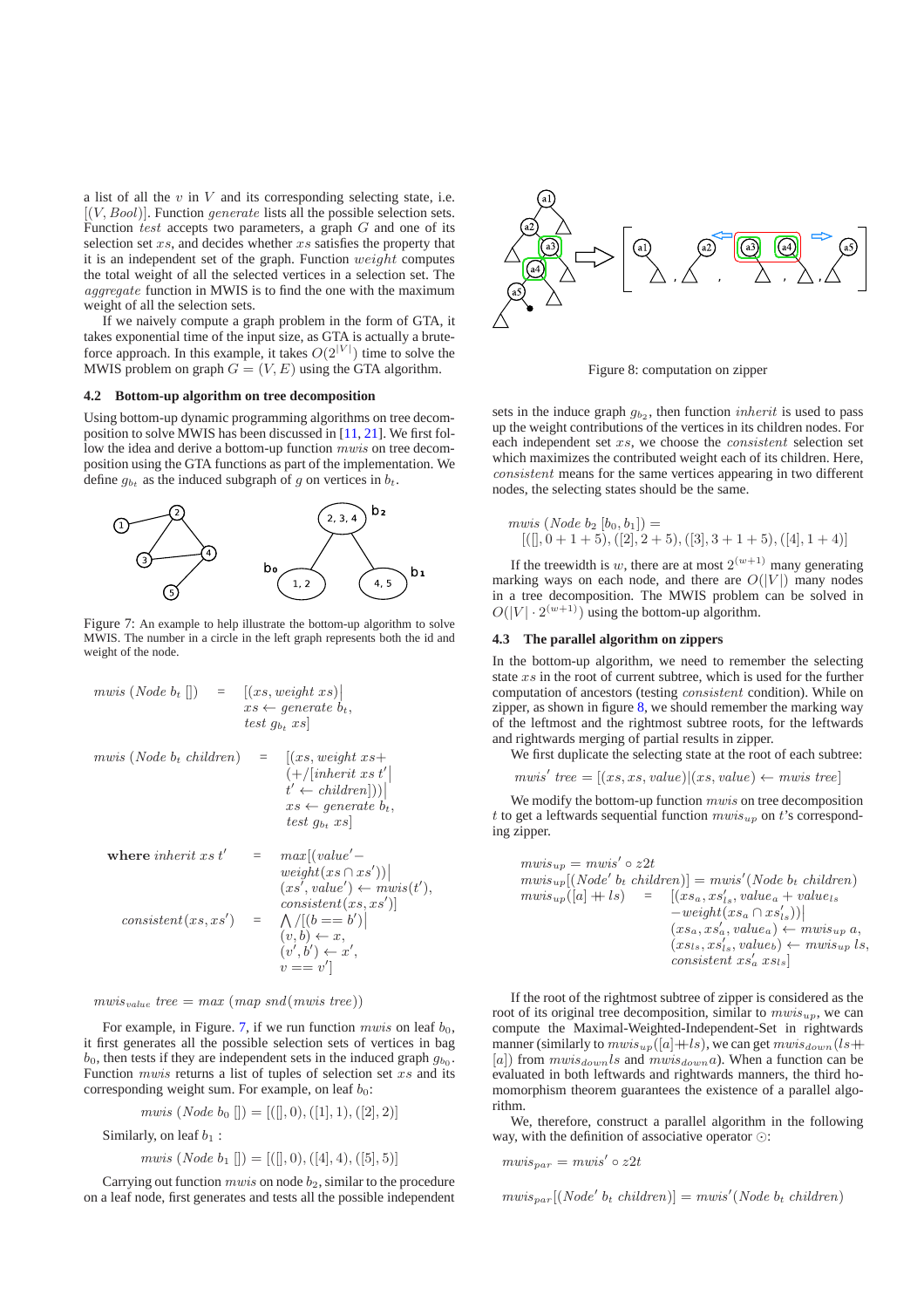$\odot$  ::  $[[(V,Bool)]] \rightarrow [[(V,Bool)]] \rightarrow [[(V,Bool)]]$ 

$$
mwis_{par}(a + b) = mwis_{par} a \odot mwis_{par} b
$$
  
= 
$$
[(xs_a, xs'_b, value_a + value_b - weight(xs'_a \cap xs_b))|
$$
  

$$
-(xs_a, xs'_a, value_a) \leftarrow mwis_{par} a,
$$
  

$$
(xs_b, xs'_b, value_b) \leftarrow mwis_{par} b,
$$
  
consistent xs'\_a xs\_b]

 $mwis_{value}$  tree = max (map thd mwis<sub>par</sub>(walk tree))

For each subtree, we can use function  $mwis'$  to compute the partial results in parallel. Independent sets of two successive lists can be merged, if the selecting states of the rightmost root of the left list and the leftmost root of the right list are consistent.

If there are  $p$  processors, and the size of zipper is  $n$ , it takes  $O(|V| \cdot 2^{(w+1)}/p)$  time to compute the result of sub-list in parallel. A merging of two sub-list result takes  $O(2^{2(w+1)})$  many computations. It takes  $O((n \log n)/p \cdot 2^{2(w+1)})$  in the merging procedure. From the practical view, the merging procedure is much faster, as the size of the pairs of selecting state can be largely reduced with the concistent condition.

# <span id="page-6-0"></span>**5. Tree Parallelization**

In this section, we present how to parallelize the computations on tree decompositions. We discuss in detail how to partition a tree decomposition to a zipper-based structure and how to apply parallel algorithms on this zipper-based structure to the MapReduce model.

As a tree decomposition is an instance of the tree structure, we will not distinguish between *tree decomposition* and *tree* in this section.

### **5.1 Overview**

There are three basic approaches to parallelizing the computations on trees: the leaf-level bottom-up approach, the tree contraction/reduction approach and the divide-and-conquer approach. The leaflevel bottom-up approach, in which parallelization is only on the leaf nodes, performs bad on ill-balanced trees (such as the monadic tree). Tree contraction, which requires a set of operations to satisfy a certain condition, is hard to use [\[41](#page-11-6)]. And tree contraction is mainly designed for the shared memory environment. The divideand-conquer approach, which partitions a tree into subtrees and computes independent subtrees in parallel, is suitable for modern parallel environments such as distributed memory environment and cloud.

A zipper is a path (zipper is not a path, element left long a path)from the root node to a leaf node. The original tree can be partitioned into subtrees along the path. change to A tree can be partitioned into a set of subtrees after a root-down walk. However, the nodes of subtrees in a zipper may be imbalanced, making the parallel program inefficient. To this end, we propose a concept of recursive partition on zipper to achieve good partition on trees.

### **5.2 Tree partition**

Tree partition is an important part of the divide-and-conquer approach. There are two goals in partitioning a tree: one is to partition a tree evenly, so that the tree can be computed in parallel with good load balance; the other is to minimize the dependencies between partitioned trees so that communication between processors can be decreased.

From Figure. [2](#page-2-1) we can see that, all the subtrees in a zipper have a uniform structure: each subtree has a hole and the hole is either the left child or the right child of the root node. This feature not only provides a uniform way to design algorithms on subtrees but also limits dependencies only to two adjacent subtrees in a zipper.

To achieve the two goals in partitioning a general tree, we extend the zipper for binary trees to a *hierarchical zipper* for general trees. Our idea is: to keep a uniform structure, we only choose the leftmost child or the rightmost child when selecting a path from the root to a leaf node; if the size of a subtree in a zipper is larger than a *threshold*, we partition the subtree again to a new zipper. Such recursive partition forms a *hierarchical zipper* (see Figure. [9\)](#page-6-1) which is a tree. Each node in the tree is a zipper.

*Path selection strategy* Here, we describe two strategies in walking downward from the root node to a leaf node.

*Random strategy.* We randomly pick the leftmost child or the rightmost child as the next node in the path. In this strategy, we don't need preprocessing on the tree.

*Maximum descendants strategy.* Each time, we choose the child node with the maximum number of descendants. This strategy can decrease the height of the resultant hierarchical zipper tree in most cases. However, this strategy needs preprocessing on the tree: for each node, we need to record the size of the tree rooted at the node, i.e. the number of descendants.

*Deciding threshold* In our partition, we limit the size of each subtree to a threshold. The threshold is decided using the following equation:

$$
T = N/(P * 2)
$$

where  $N$  is the number of tree nodes, and  $P$  is the number of processors and  $T$  is the threshold value.

*Underlying implementation* We describe our underlying imple-mentations of the hierarchical zipper. Figure. [9](#page-6-1) gives an example of a hierarchical zipper.



<span id="page-6-1"></span>Figure 9: An example of a hierarchical zipper: the subtrees in red dotted rectangles are partitioned to new zippers pointed by the arrows; the id of a subtree is shown on its top.

*Subtree id.* Each subtree in the hierarchical zipper has an id in the form of  $X-Y$ .  $X$  is the id of the zipper the subtree belongs to and  $Y$  is its index in the zipper. The id of a zipper is the same with the subtree the zipper is partitioned from.

We add a T to the head of an id for easy description. For example, in Figure. [9,](#page-6-1) the id T1-2-1 means the subtree is the first element in the zipper for subtree T1-2.

*Subtree flag.* Each subtree has a flag which records whether a subtree is the last element in a zipper. This flag is used in the combination of the results of subtrees in a zipper. The combination is finished if the result of the last subtree in the zipper has been combined, For example, in Figure. [9,](#page-6-1) the flag for subtree T3-1 is false because T3-1 is the first element in the zipper.

*Storage.* All the subtrees are stored in a list in a post-order traversal of the hierarchical zipper. For example, the subtrees in Figure. [9](#page-6-1) are stored as [T1-2, T1-2-1 ,T1-2-2 ,T2, T3-1, T3-2].

# **5.3 Parallel algorithm on hierarchical zipper**

To provide a parallel algorithm on the hierarchical zipper, we prepare the following four functions. In the following,  $Tree'$  is the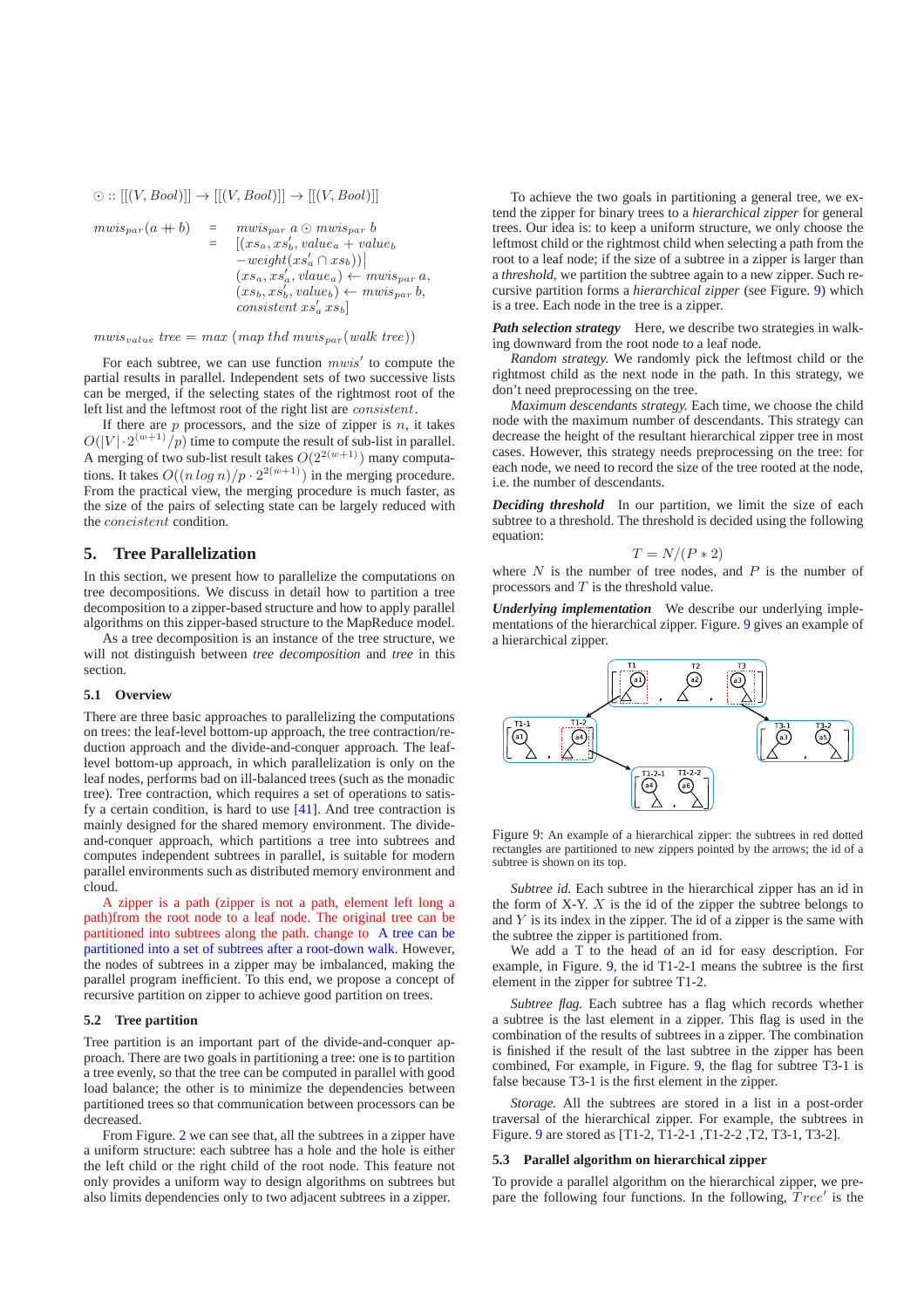type of a subtree,  $B$  is the type of the intermediate result of a subtree and A is the type of final result for the problem.

• compute  $: Tree' \rightarrow B$ 

Compute and return the intermediate result of a subtree. This function corresponds to the  $\phi$  operation in DEFINITION [3.](#page-4-2)

- combine  $B \to B \to B$ Merge the results of two subtrees. This function corresponds to the ⊙ operation in DEFINITION [3.](#page-4-2)
- recover  $B \to B \to B$ Recover from the combined result of a zipper to the result of its original subtree.
- $extract :: B \rightarrow A$

Compute the final result of the complete tree from the result of a hierarchical zipper. This function corresponds to the  $\varphi$ operation in DEFINITION [3.](#page-4-2)

*The recover function* When we design algorithms on zipper, we usually compute auxiliary information to help to combine subtrees. For example, the height example in [\[41](#page-11-6)] computes the height of a subtree as its first result and the depth of the hole as its second result. For a subtree t with height  $h$ , the result of the subtree *compute t* is  $(h, 1)$ . However, if we partition the subtree to another zipper  $z$  and combine the results of all the subtrees, i.e. *reduce combine* z, the result tuple will be  $(h, x)$ . Here, x is the final depth of the hole, which equals the size of subtrees in the zipper. Thus, we need a recover function to guarantee that the result on zipper can be recovered to the result on the subtree.

On the other hand, when a subtree is partitioned to a zipper, the root node of the subtree becomes the root node of the first subtree in the zipper (see node  $a1$  in Figure. [9\)](#page-6-1). As the hole is always in the root node and the first subtree contains the root node, we can recover the result from the result on zipper and the result of the first subtree in the zipper.

*Algorithm description* The parallel algorithm on hierarchical zipper consists of a map process and a reduce process.

*Map process.* In the map process, we perform the compute function on each subtree and passes the intermediate results to the reduce process.

*Reduce process.* In the reduce process, we group the received intermediate results by zipper id and sort the elements in each group by index. In each group, we apply the combine function on intermediate results with consecutive indices. If all the results in a group have been combined, we use the recover function to recover the result and sent the result to the reduce process. The reduce process is repeated until the result of the top-level zipper has been computed. Then the *extract* function is performed to compute the final result.

*Apply to the MapReduce model* We show how to apply the parallel algorithm to the MapReduce model in an iterative manner. We divide the MapReduce passes (rounds) into a working pass and iterative passes. The iterative pass repeats until the top-level zipper has been computed. In the following, we summarize the two kinds of MapReduce passes.

Here, K is the type of the subtree id. The *split* function splits an id into a zipper id and an index, and return them in a pair with the zipper id as the first result. The *comp* function will return 1 if the first argument is greater than the second, 0 if the two arguments are equal and -1 otherwise.

*The working pass of MapReduce.* The first pass of MapReduce is the working pass, which computes the results of all the subtrees and combines parts of the results. The input to the MAP phase is a list of key-value pairs of ids and subtrees, while the  $f_{\text{MAP1}}$  function takes one pair and performs compute on the subtree. In the SUF-FLE&SORT phase, the  $f_{\rm HASH}$  function is used to group results by zipper id and the  $f_{\text{COMP}}$  function is used to sort the elements in each group by index. Finally, the REDUCE phase combines the results in each group. The working pass of MapReduce can be represented as follows:

 $MapReduce f<sub>MAP1</sub> f<sub>HASH</sub> f<sub>COMP</sub> f<sub>REDUCE</sub>$ 

where

 $f_{\text{MAP1}} :: (K, \text{Tree}') \rightarrow [(K, B)]$  $f_{\text{MAP1}}(k, t) = [(k, compute t)]$  $f_{\text{HASH}} :: K \rightarrow K$  $f_{\text{HASH}} k = \text{fst} (\text{split} k)$  $f_{\text{COMP}} :: K \rightarrow K \rightarrow \{-1, 0, 1\}$  $f_{\text{COMP}} k1 k2 = comp (snd (split k1)) (snd (split k2))$  $f_{\text{REDUCE}} :: (K, [B]) \rightarrow (K, B)$  $f_{\text{REDUCE}} (k, as) = (k, recover (reduce combine as))$ 

*The iterative passes of MapReduce.* Other passes of MapReduce except the first one are iterative passes. The iterative passes combine remaining parts of the results. In an iterative pass, the MAP phase does no computation and the other two phases are the same as in the working pass. The iterative pass of MapReduce can be represented as:

```
MapReduce ([·]) f_{HASH} f_{\text{COMP}} f_{\text{REDUCE}}
```
*Result extraction.* When all the MapReduce passes end, we get a result kay-value pair  $(k, b)$ . Then the *extract* function is applied to compute the final result, which is represented as:

$$
extract \circ \mathit{snd}
$$

# <span id="page-7-0"></span>**6. More Examples**

### **6.1 More optimization problems**

Using the GTA abstraction, we can parallelize algorithms solving more optimization problems such as vertex cover and independent set with constraints.

Similar to the MWIS problem, we first use the generate function to list all the possible selecting set of vertices, then use the test function, which indicates the properties of the selected set, to filter the legal marking way. As for the minimal vertex cover set problem, the test function can be expressed as:

test  $: G \rightarrow [(V, Bool)] \rightarrow Bool$ test  $g@(vs, es) xs =$  $\bigwedge / [(v, True) \in xs]$  $\vee (u, True) \in xs$  $(v, u) \leftarrow es$ 

Its aggregate function is min.

The *test* function could be a combination of several properties. For example, if we want to compute the maximal weighted independent set of even weighted vertices, the test function could be defined as:

$$
test :: G \rightarrow [(V,Bool)] \rightarrow Bool
$$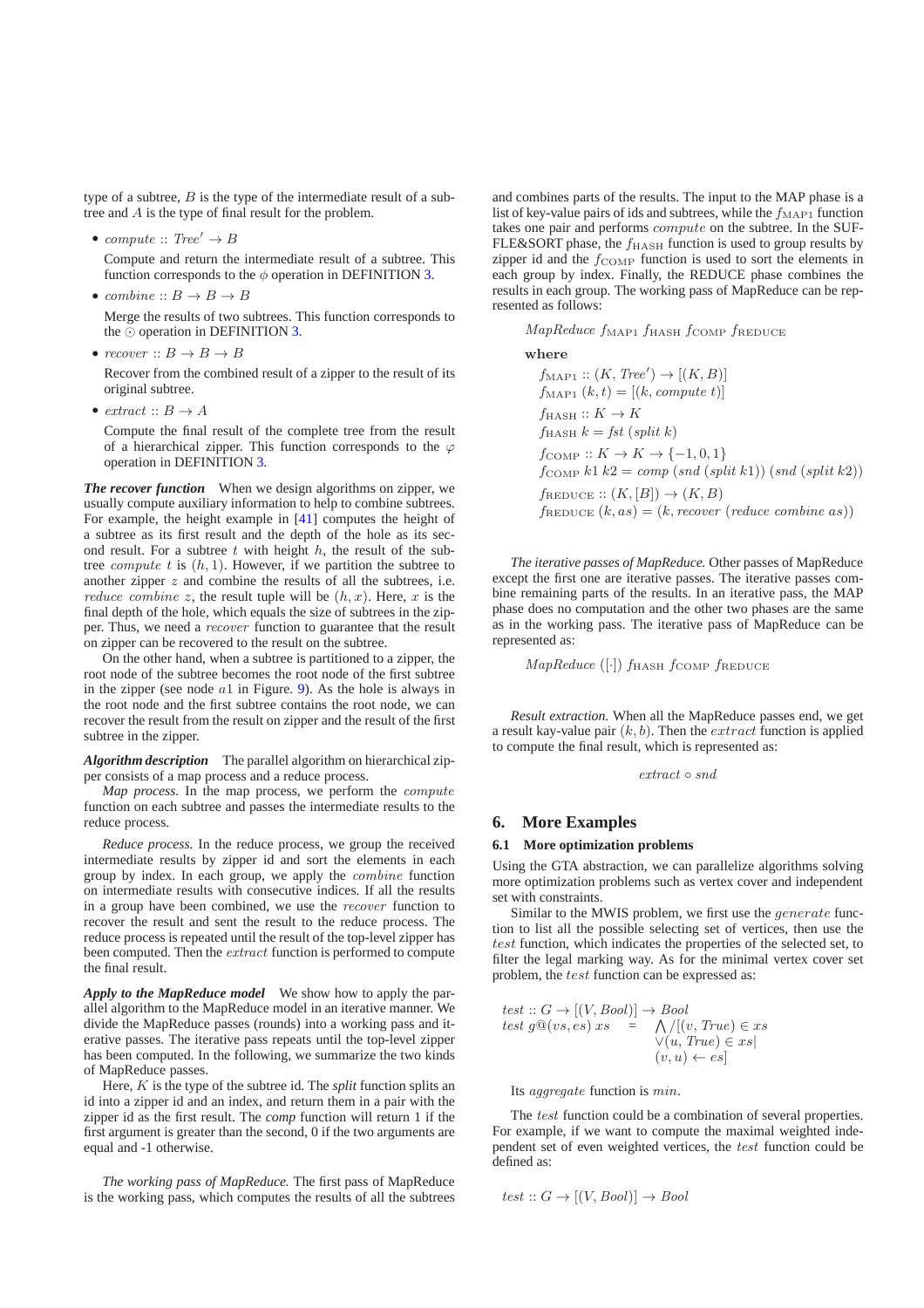$$
\begin{array}{rcl} \mathit{test_1}\; g@(vs, es)\; xs & = & \bigwedge /[\neg((v, \mathit{True}) \in xs) \\ & \wedge (u, \mathit{True}) \in xs)\vert \\ \mathit{test_2}\; g@(vs, es)\; xs & = & \bigwedge /[w(v)\%2 == 0] \\ \mathit{test_2}\; g@(vs, es)\; xs & = & \bigwedge /[w(v)\%2 == 0] \\ & (v, b) \leftarrow xs, \\ \mathit{test_3}\; g@(vs, es)\; xs & = & (\mathit{test_1}\; g@(vs, es)\; xs) \\ & \wedge (\mathit{test_2}\; g@(vs, es)\; xs) \end{array}
$$

Then the corresponding *aggregate* function is  $max$ .

Further, we can rewrite function *mwis* and  $mwis_{nqr}$  with the new defined test function to derive parallel algorithms for the corresponding problems.

### **6.2 The vertex coloring problem**

Vertex coloring is an important NP-hard satisfiable problem on graph. For graph of bounded treewidth, H. Bodlaender [\[9](#page-10-16)] proposed how to compute vertex coloring in polynomial time using tree decomposition. We briefly present here how to express  $k$  vertex coloring in form of GTA, and how to use our parallel framework to solve it.

$$
G = (V, E)
$$
  
\n**data** Color = C<sub>1</sub>|C<sub>2</sub>|...|C<sub>k</sub>  
\ngenerate :: [V]  $\rightarrow$  [[(V, Color)]]  
\ngenerate[] = [[]]  
\ngenerate ([v] + vs) = [[(v, e)] + ls|  
\ne  $\leftarrow$  [C<sub>1</sub>, C<sub>2</sub>, ..., C<sub>k</sub>],  
\nls  $\leftarrow$  generate vs]

test :: 
$$
G \rightarrow [(V, Bool)] \rightarrow Bool
$$
  
test  $g@(vs, es) xs = \bigwedge / [c_v \neq c_u]$   
 $(v, u) \leftarrow es,$   
 $(v, c_v) \leftarrow xs,$   
 $(u, c_u) \leftarrow xs$ 

 $weight:: [(V, Bool)] \rightarrow Int$ weight  $xs = 0$ 

$$
exist t = if t \neq \emptyset then 0
$$
  

$$
else -\infty
$$

 $mwis_G :: G \rightarrow Int$  $mwis_G g@(vs, es) = exist [weight(xs)]$  $xs \leftarrow generate\ vs,$ test  $g@(vs, es) xs]$ 

For a graph  $G$ , the *generate* function lists all the possible coloring ways of the vertices, and the test function filters legal coloring ways. If there is a legal coloring way, we use the aggregate function exist to set its value as 0, otherwise as  $-\infty$ . A parallel algorithm can be derived by rewriting the one of MWIS with a new definition of generate, test and aggregate functions. More specifically, we use *exist* to replace max as the aggregate function, which can guarantee the if an induced subgraph cannot be k-colored (the aggregated weight value is  $-\infty$ ), then the whole graph can not be k-colored (summation of  $-\infty$  with anything is  $-\infty$ ). However, the parallel algorithm for vertex coloring generated by our general framework is not optimal. For more optimization for vertex coloring algorithm, one can refer to [\[9\]](#page-10-16).

Many practical problems such as job scheduling [\[34](#page-11-9)] and register allocation in program analysis [\[12](#page-10-17)] can be reduced to vertex coloring. A parallel algorithm of vertex coloring is promising to efficiently solve these problems.

### <span id="page-8-2"></span>**6.3 Further discussion on the domination-type problems**

For the minimal dominating set problem, it can be expressed in the form of GTA, but the generated parallel algorithm would be incorrect if we naively use the approach we do for MWIS. We have observed the following fact: for a selection set  $xs$  failing certification of test, which contains vertices that are neither of selecting state nor dominated by vertices of selecting state, might become legal in the further computation as the un-dominated vertices might be dominated by vertices appearing in the ancestor nodes. That means, we will miss some selection set candidates for the minimal dominating set problem if we do parallelization like that for MWIS.

The minimum dominating set problem can be efficiently solved via tree decomposition  $[2, 47]$  $[2, 47]$  $[2, 47]$ . Telle  $[47]$  $[47]$  showed how to describe domination-type problems with the state of each vertex and its neighbors. In order to parallelize a class of domination-type problems, we will introduce function test alive, which is to remember some selection sets that fail certification of test for the current state but might satisfy test later.

Due to the limitation of scope, here we mainly present our original idea of parallelizing graph program via tree decomposition and introduce a high-level parallelization framework Our framework can solve graph combinatorial optimization problems whose selected vertices set with global properties are satisfied in induced sub-graphs. One important part of our future work is to extend the domain of graph problems of our parallelization approach, which includes solving dominating-like problems with parallel algorithms and deriving *test\_alive* function from *test* automatically.

# <span id="page-8-0"></span>**7. Evaluation**

As a proof of concept and feasibility, we experimentally validate our approach through a very preliminary experiment.

### **7.1 Experiment environment**

All experiments in this section are performed on a Linux (Ubuntu 12.04 64-bit) compute node equipped with 8GB of RAM and two processors each with 4 cores (Intel(R) Xeon(R) CPU E5620 @ 2.40GHz). All our experiments are conducted on an implementation of the MapReduce model using Java multi-thread. Results are averaged over 5 iterations.

### **7.2 Experiment on graph problems**

We conducted experiments on the Maximum Weighted Independent Set problem.

*Graph Data* Our graph data is a partial k-tree generated by keeping 100% of the edges from a random 10-tree on 100,000 nodes [\[21](#page-10-7)]. The graph has 100,000 nodes and 999,945 edges, and the treewidth is 10.

We use an open-source tool, INDDGO [\[21\]](#page-10-7), to construct tree decomposition of the graph. After construction, the tree decomposition of the graph has 72,523 nodes. The height of the tree decomposition is 22 and the maximum degree is 149.

*Results* The running time result of this experiment is shown in Figure. [10.](#page-9-0)

The speedup result of this experiment is shown in Figure. [11.](#page-9-1) From the figure we can see that, the parallel algorithm for the MWIS problem achieves a nearly linear speedup over the sequential version.

### <span id="page-8-1"></span>**8. Related Work**

In this section, we discuss some related work in the areas of graph and tree parallelization, and tree decomposition and treewidth.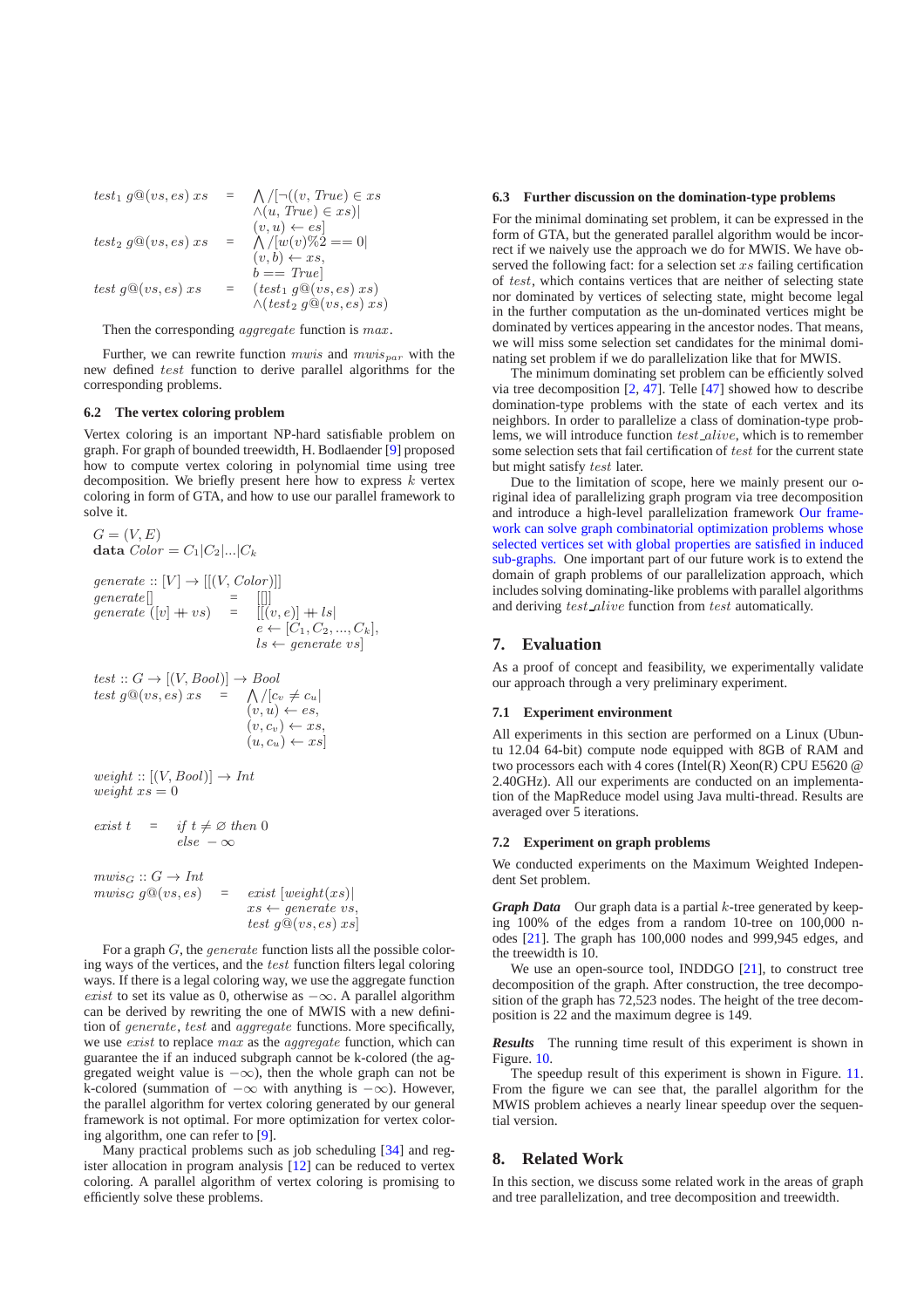

<span id="page-9-0"></span>Figure 10: Running time of the MWIS problem.



<span id="page-9-1"></span>Figure 11: Speedup of the MWIS problem.

# **8.1 Graph parallelization**

Graph parallelization, especially on large scale graphs, has been studied intensively in recent years. There are two directions in this research that are most related to our work.

*Graph-parallel abstractions* Several works proposed graphparallel abstractions. Pregel [\[33](#page-11-0)] is a bulk synchronous message passing abstraction in which all vertex-programs run simultaneously in a sequence of super-steps. GraphLab [\[32](#page-11-2)] is an asynchronous distributed shared-memory abstraction in which vertex-programs have shared access to a distributed graph with data stored on every vertex and edge. Gonzalez et al. [\[20](#page-10-3)] showed that the natural graphs commonly found in the real-world have power-law degree distributions, which challenge the assumptions made by these abstractions. So they proposed the PowerGraph [\[20\]](#page-10-3) abstraction which exploits the Gather-Apply-Scatter model of computation to factor vertexprograms over edges, splitting high-degree vertices and exposing greater parallelism in natural graphs. Our works differ with theirs in that our Generate-Test-Aggregate abstraction is designed to describe graph problems, such as graph optimization problems, while their abstractions are designed to specify general computations on graphs.

*Solving graph problems in parallel* Silvio Lattanzi et al. [\[29](#page-11-11)] presented a design technique called filtering, which uses the parallelization of MapReduce to reduce the size of the input so that the resulting problem instance can be solved on a single machine. They gave algorithms for several graph problems such as minimum spanning trees, maximal matchings, approximate weighted matchings, approximate vertex and edge covers and minimum cuts. However, their algorithms for graph problems are still on graphs while ours are transformed to algorithms on tree decompositions. Sullivan et al. [\[46\]](#page-11-5) proposed a task-oriented parallel bottom-up dynamic programming algorithm on tree decomposition to solve the maximum weighted independent set problem. Their approach is sharedmemory environment centered and would be inefficient if the shape of the tree decomposition is imbalanced. Our approach, however, can derive a parallel divide-and-conquer algorithm with good load balance.

#### **8.2 Tree decomposition**

Recently, tree decomposition and treewidth get growing attention from researchers. Hicks et al. [\[23](#page-11-12)] gave a general overview of tree decomposition technique for discrete optimization. Though tree decomposition is the basis of our work, how to construct tree decompositions from graphs is not our focus in this paper.

*Tree decomposition and treewidth* Arnborg et al. [\[3](#page-10-19)] proved that determining whether a graph  $G$  has a treewidth of at most  $k$  is NPcomplete. But for an input graph with bounded treewidth  $w$ , the value of  $w$  can be recognized, and a corresponding width  $w$  tree decomposition constructed in linear time $[10]$  $[10]$ . Existing algorithms for determining or approximating treewidth can be categorized into exact algorithms, upper bound algorithms and lower bound algorithms. Overviews of these algorithms are given in [\[11,](#page-10-15) [23\]](#page-11-12). Fu [\[18](#page-10-20)] gave a detailed description of these algorithms, implemented some of the algorithms and made a comparison of the implemented algorithms by category through experiments. Groer et al. [\[21\]](#page-10-7) also made a comparison of the performance of elimination ordering heuristics on a set of test graphs. Sullivan et al. [\[46\]](#page-11-5) presented their implementation for parallelizing the construction of tree decomposition.

*Applications of tree decomposition or treewidth* The probably first tree decomposition based algorithm that has been shown of practical interest is given by Lauritzen and Spiegelhalter [\[30\]](#page-11-13). They solve the inference problem for probabilistic (or Bayesian belief) networks by using tree decompositions. Ogawa et al. [\[42](#page-11-14)] proposed an approach for program analysis, such as dead code detection and register allocation, through recursive graph traversal instead of iterative procedures based on the fact that most programs have wellstructured control flow graphs, ie. graphs with bounded tree width. Wei [\[49](#page-11-4)] proposed a method to answer shortest-path queries based on tree decompositions. Akiba et al. [\[1\]](#page-10-5) designed algorithms and data structures for efficient shortest-path query processing for two specific classes of graphs: graphs with small treewidth and complex networks. However, they didn't consider about parallelization of their algorithms.

# **8.3 Tree parallelization**

Using tree decomposition, we are able to reduce algorithms for some graph problems to algorithms on tree decompositions (trees). Thus, existing tree parallelization techniques can be used to parallelize computations on the tree decomposition, so as to parallelize the graph problems. Here, we give a brief overview of these techniques.

*Parallel tree contraction* Tree contraction, which was first proposed by Miller and Reif [\[40\]](#page-11-15), is a useful framework for developing parallel programs on trees, and many computations have been implemented on it. However, parallel tree contraction is hard to use, because it requires a set of operations that satisfy a certain condition [\[41](#page-11-6)]. To this end, Matsuzaki et al. [\[37\]](#page-11-16) proposed a systematic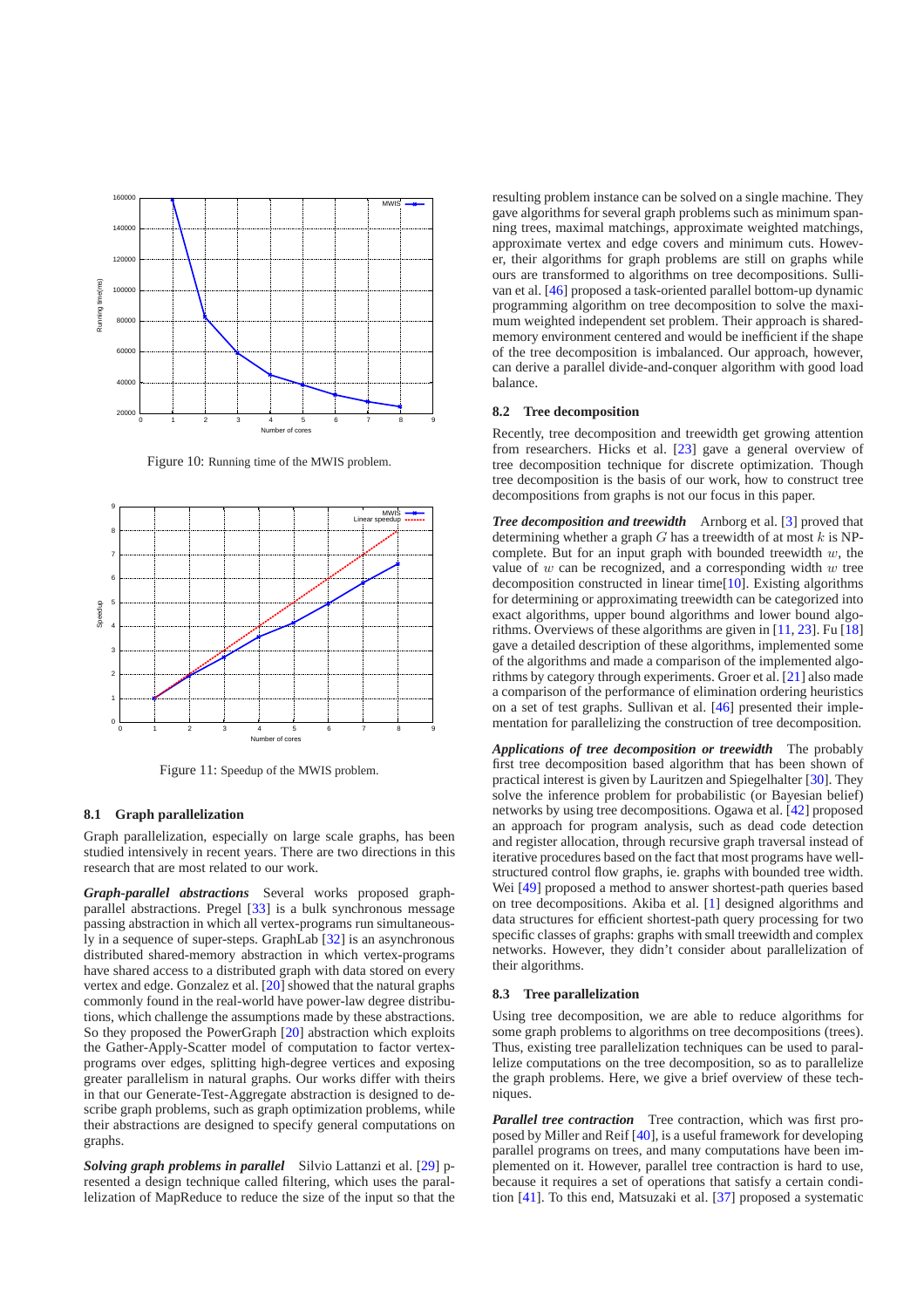method of deriving efficient tree contraction algorithms from recursive functions on trees.

*Parallel tree reduction* Tree reductions are often implemented with a tree contraction algorithm. Matsuzaki et al. [\[39\]](#page-11-17) developed a code generation system based on tupled-ring property to automatically transform user's recursive reduction programs with annotations into parallel programs. Kakehi et al. [\[25,](#page-11-18) [26\]](#page-11-19) developed a framework for parallel reductions on trees over distributed memory environment by exploiting serialized trees as the data representation and a property called extended distributivity. Emoto and Imachi [\[16\]](#page-10-21) proposed a MapReduce algorithm for tree reductions and implemented it on Hadoop.

*Parallel tree skeleton* Parallel skeletons provide parallelizable computational patterns in a concise way and conceal the complicated parallel implementations from users. Skillicorn [\[45\]](#page-11-20) first formalized a set of binary-tree skeletons. Matsuzaki et al. [\[35](#page-11-21)] proposed an implementation of these parallel tree skeletons on binary trees on distributed systems. Matsuzaki et al. [\[36\]](#page-11-22) also proposed two parallelization transformations to help programmers to systematically derive efficient parallel programs using tree skeletons. Later, they presented rose trees in the form of binary trees and proposed a set of rose-tree skeletons [\[38](#page-11-23)] which are implemented on their binary-tree skeleton library.

*Homomorphism-based parallelization* Skillicorn [\[45](#page-11-20)] modeled operations on structured text such as XML using parameterized tree homomorphism functions on binary trees. Morihata et al. [\[41](#page-11-6)] generalized the third homomorphism theorem [\[19](#page-10-11)] to trees and developed a method for systematically constructing scalable divide-andconquer parallel programs on trees from two sequential programs. Our approach is based on their idea.

*Tree partition* Tree partition plays an important role in the divideand-conquer approach. A zipper is a list of trees, which idea was first described by Huet [\[24\]](#page-11-24) in 1997. Morihata et al. [\[41\]](#page-11-6) considered a zipper as a one-hole context and proposed recursive division on one-hole contexts to divide a tree. Our tree partition approach is also based on zipper, but in a different division strategy. M-bridge is another approach to partition a tree. Miller et al. [\[43\]](#page-11-25) gave definitions of M-bridge and proved some properties of M-bridge. Mbridge finds a set of vertices that subdivide a tree into independent subtrees of approximately equal size. It will be interesting to see if we can make use of this approach in our tree partition process.

# <span id="page-10-8"></span>**9. Conclusions and Future Work**

In this paper, we present an approach to transforming bottom-up dynamic programming algorithms on tree decomposition to parallel algorithms on zipper. As far as we know, our approach is the first one to parallelize computations on tree decompositions in a divideand-conquer manner with good load balance, which is suitable for the MapReduce model. We also introduce the GTA abstraction for easy programming of graph problems. Our proposed parallelization framework can transform the user-specified GTA programs to efficient parallel programs automatically. Our preliminary results show that the algorithms we proposed are not only interesting from a theoretical viewpoint, but also are viable and useful in practice.

We aim to solve practical problems via tree decomposition and tree parallelism. Well structured programs are proved to have a small treewidth [\[22](#page-11-26), [48](#page-11-27)], and the notions of tree decomposition and treewidth provide a new and efficient approach for program analysis [\[42](#page-11-14)]. Tree decomposition is also potential to promote computing in social networks. The target set selection problem [\[5](#page-10-6)] in social networks can be reduced to independent-like or dominationlike problem on graph. We believe our parallelization framework is towards solving such practical problems.

For future work, as discussed in Section [6.3,](#page-8-2) we are actively extending the domain of graph problems of our parallelization approach. We also plan to implement the parallelization framework as a library, for example on Hadoop [\[50](#page-11-28)], so that large scale graph problems can be tackled in distributed memory environments. As the graphs we considered in this paper are undirected graphs, our another future work is to extend our framework to directed graphs.

# **References**

- <span id="page-10-5"></span>[1] T. Akiba, C. Sommer, and K.-i. Kawarabayashi. Shortest-path queries for complex networks: exploiting low tree-width outside the core. In *Proceedings of the 15th International Conference on Extending Database Technology*, EDBT '12, pages 144–155, 2012.
- <span id="page-10-18"></span>[2] J. Alber and R. Niedermeier. Improved tree decomposition based algorithms for domination-like problems. In *LATIN 2002: Theoretical Informatics*, pages 613–627. Springer, 2002.
- <span id="page-10-19"></span>[3] S. Arnborg, D. G. Corneil, and A. Proskurowski. Complexity of finding embeddings in a k-tree. *SIAM Journal on Algebraic Discrete Methods*, 8(2):277–284, 1987.
- <span id="page-10-4"></span>[4] S. Arnborg, J. Lagergren, and D. Seese. Easy problems for treedecomposable graphs. *J. Algorithms*, 12(2):308–340, Apr. 1991.
- <span id="page-10-6"></span>[5] O. Ben-Zwi, D. Hermelin, D. Lokshtanov, and I. Newman. Treewidth governs the complexity of target set selection. *Discrete Optimization*,  $8(1):87-96,2011.$
- <span id="page-10-9"></span>[6] R. Bird. *Introduction to Functional Programming using Haskell*. Prentice Hall PTR, 2 edition, May 1998. ISBN 0134843460.
- <span id="page-10-10"></span>[7] R. S. Bird. An introduction to the theory of lists. In *Proceedings of the NATO Advanced Study Institute on Logic of programming and calculi of discrete design*, pages 5–42, 1987. ISBN 0-387-18003-6.
- <span id="page-10-0"></span>[8] C. Bizer, T. Heath, and T. Berners-Lee. Linked Data - The Story So Far. *International Journal on Semantic Web and Information Systems (IJSWIS)*, 5(3):1–22, Mar 2009. ISSN 1552-6283.
- <span id="page-10-16"></span>[9] H. L. Boblaender. Polynomial algorithms for graph isomorphism and chromatic index on partial k-trees. *J. Algorithms*, 11(4):631–643, Dec. 1990.
- <span id="page-10-13"></span>[10] H. L. Bodlaender. A linear-time algorithm for finding treedecompositions of small treewidth. *SIAM Journal on computing*, 25 (6):1305–1317, 1996.
- <span id="page-10-15"></span>[11] H. L. Bodlaender and A. M. Koster. Combinatorial optimization on graphs of bounded treewidth. *The Computer Journal*, 51(3):255–269, 2008.
- <span id="page-10-17"></span>[12] G. J. Chaitin. Register allocation & spilling via graph coloring. In *ACM Sigplan Notices*, volume 17, pages 98–105. ACM, 1982.
- <span id="page-10-1"></span>[13] J. Cohen. Graph twiddling in a MapReduce.
- <span id="page-10-14"></span>[14] B. Courcelle. The monadic second-order logic of graphs. i. recognizable sets of finite graphs. *Information and computation*, 85(1):12–75, 1990.
- <span id="page-10-2"></span>[15] J. Dean and S. Ghemawat. MapReduce: simplified data processing on large clusters. *Commun. ACM*, 51(1):107–113, Jan. 2008.
- <span id="page-10-21"></span>[16] K. Emoto and H. Imachi. Parallel tree reduction on MapReduce. *Procedia Computer Science*, 9:1827–1836, 2012.
- <span id="page-10-12"></span>[17] K. Emoto, S. Fischer, and Z. Hu. Generate, test, and aggregate: a calculation-based framework for systematic parallel programming with mapreduce. In *Proceedings of the 21st European conference on Programming Languages and Systems*, ESOP'12, pages 254–273, 2012.
- <span id="page-10-20"></span>[18] Y. Fu. Computing the treewidth of graphs, 2011.
- <span id="page-10-11"></span>[19] J. Gibbons. The third homomorphism theorem. *J. Funct. Program.*, 6 (4):657–665, 1996.
- <span id="page-10-3"></span>[20] J. E. Gonzalez, Y. Low, H. Gu, D. Bickson, and C. Guestrin. Power-Graph: distributed graph-parallel computation on natural graphs. OS-DI'12, pages 17–30, 2012.
- <span id="page-10-7"></span>[21] C. S. Groer, B. D. Sullivan, and D. P. Weerapurage. INDDGO: Integrated network decomposition & dynamic programming for graph